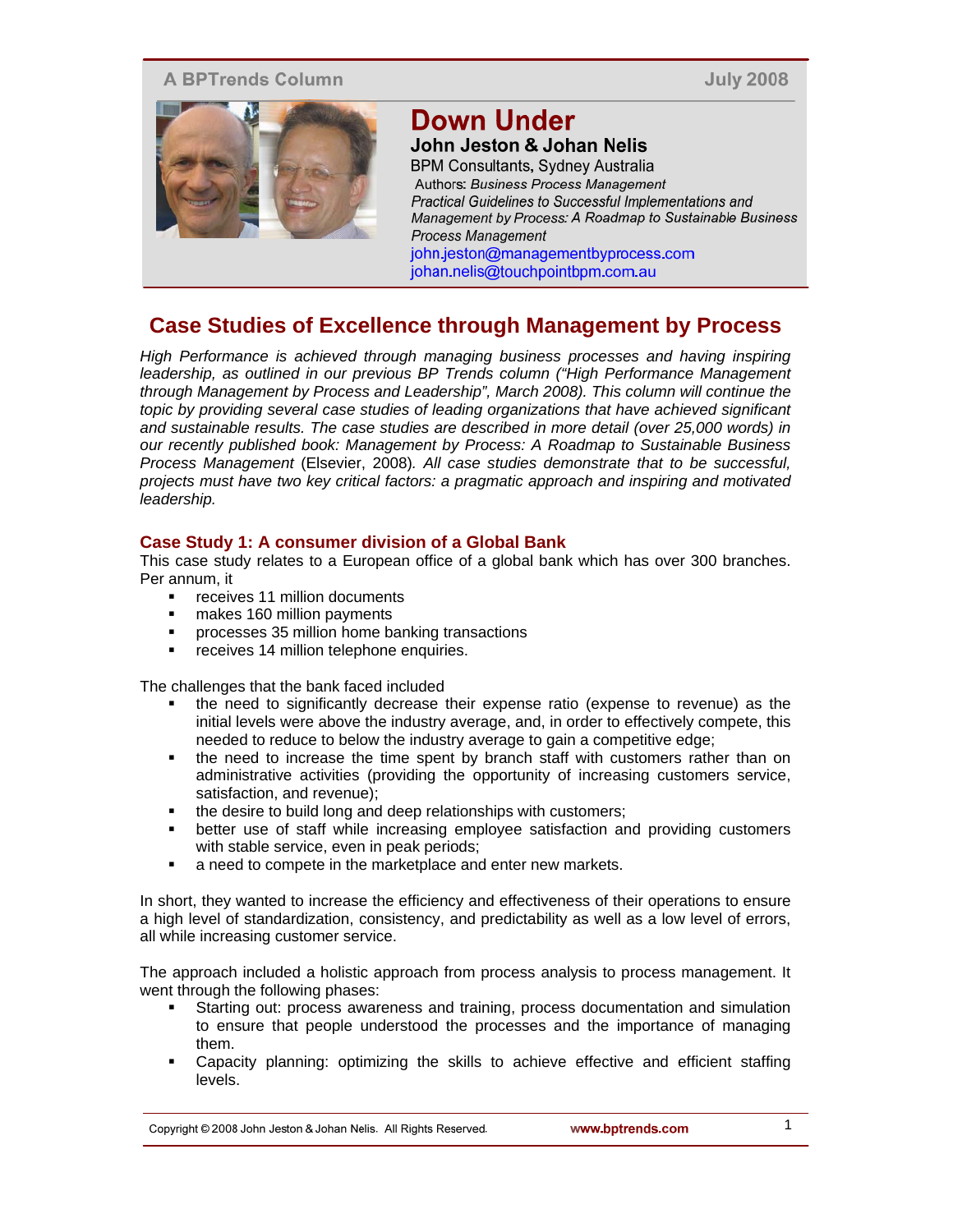- Workflow: the automated routing of electronic documents and transactions to balance available skills and processing speed.
- Gathering of all process data for detailed analysis.
- Activity based costing: calculating the costs at a detailed level to support the right management decisions.
- Ongoing monitoring: a control center to support the business in operations. It continuously predicts the required capacity needed in the business to enable optimal assignment of resources and the provision of customer service.

The results have been nothing short of impressive. It has

- reduced expenses ratio by half
- increased the customer facing time within the 300 branches from 19% to more than 70%
- reduced errors from 25-30% to 3-5%
- has increased staff and customer satisfaction significantly, as measured by surveys.

#### **Case Study 2: South African Bank – Improved process management maturity brings benefits**

The bank was facing with the following challenges:

- *Operations*  Most of the common problems were typical of an operationally inefficient or process immature organization, namely:
	- o many different ways of doing things; differences between and within regions; generally, no documentation of any of the processes or procedures, either locally or end-to end. Processes relied on pockets of knowledge, and local experts;
	- o little if any measurement of the processing time, quality, and capacity; no understanding of the levels of error and rework; and capacity management was through experience rather than planning;
	- o hand-offs were a huge cause of frustration, with little quality checking between functions, little common understanding of the requirements of different functions, and little understanding of the dependencies of different functions;
	- o no planning, no prioritization processes.
- *Technology* all the same problems as in Operations, and, in addition the demands of Innovation, combined with little reinvestment in the assets.
- **Innovation the problems included huge demand; little project control, large scope** creep, and never enough resources.

The opportunities included

- delivering the projects whether automating, integrating or converting
	- o required a common and collective understanding of what happens in the different parts of the business (an end-to-end view);
	- o needed to document the business processes; and to specify the rules, activities, dependencies, inputs and outputs of all the multiple back-office functions.
- similarly, to improve performance in the operational areas as a result of the increased focus on improved customer service, lower costs, improved turn-around times, better quality and reduced risk – standard and aligned processes were required.

The results to date have included

 consecutive years of zero percentage cost increases in the operational areas – large impact on the cost to income ratio;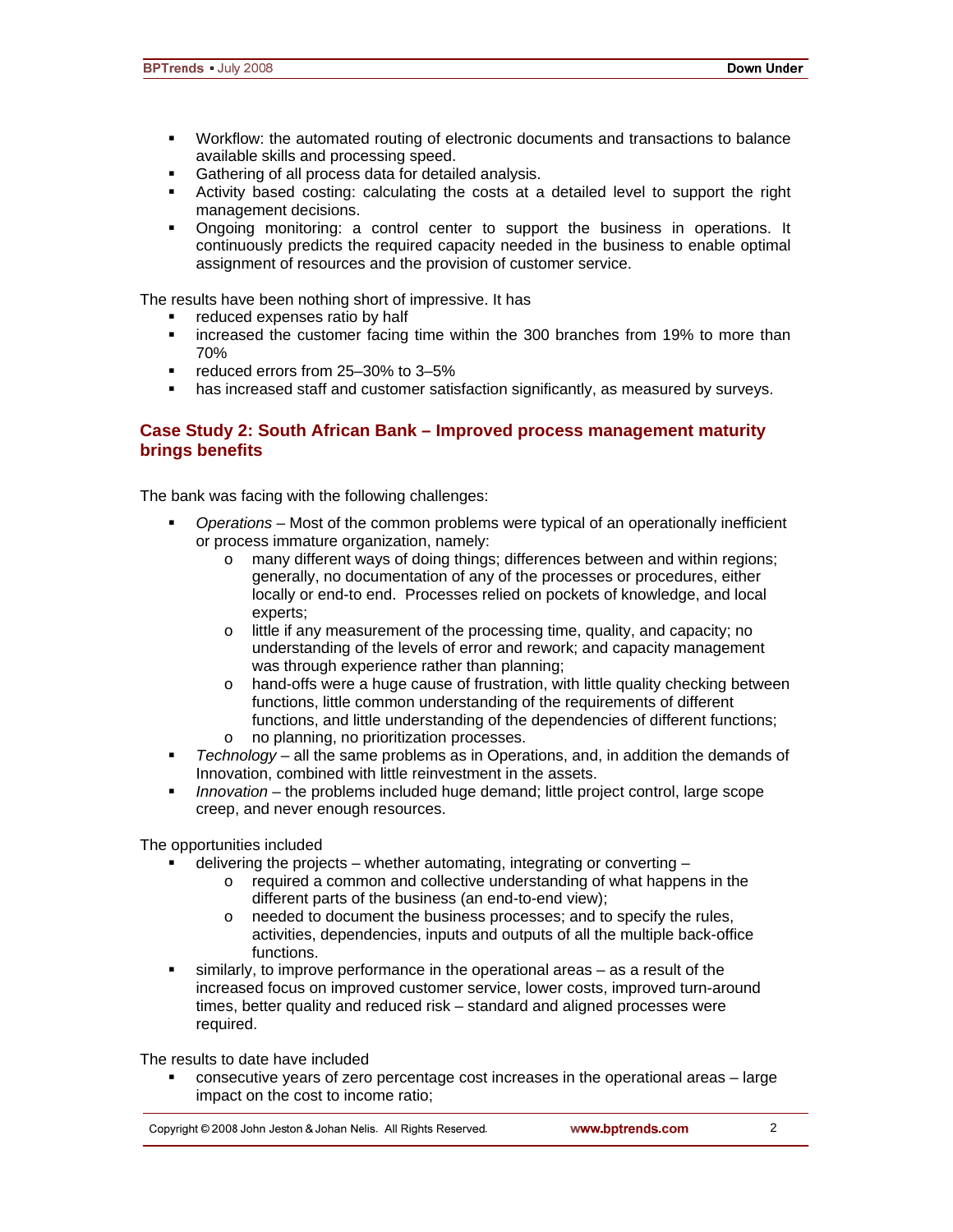- **EXECT** large savings achieved in the process re-engineering projects;
- the development of an integrated process architecture containing all the process assets;
- the organizational understanding and management of time, cost, quality, and risk in all operational areas;
- the attainment of CMMI Level 4 maturity in the software development areas with the concomitant benefits in quality and productivity;
- the attainment of CMMI Level 2 maturity in the full Innovation area;
- **the development and application of the Business Process Management Maturity.**

# **Case Study 3: A Home Care Organization – Improved processes provide better customer service**

A leading Home Care service provider in Europe had the following business challenges:

- Increasing processing of client requests some requests took up to seven weeks for completion and the waiting lists were increasing.
- Service quality came under increasing pressure there was much duplication of information, including re-typing of timesheets, leading to high error rates.
- Cost of service provision and support started to increase the government wanted to force a more market-oriented approach and they were forcing this to occur by reducing subsidies – so there was an increasing need to improve productivity.
- The organization was struggling with insufficient agility to enable it to deal with the changes in the marketplace.
- Management of the business processes became more and more difficult for example, business planning was completed on a large whiteboard with post-it notes and pins. Needless to say, this simple system was labor intensive and prone to errors.
- While the general demand for home care services was increasing, there was also a growing expansion in the number of services required by individual clients.

In short, the organization needed to ensure that its scarce resources were being focused on "doing the right things right."

To start increasing the process awareness in the organization a pilot project was initiated. The results were very encouraging. Due to the streamlining and improvement of the business processes,

- the quality of the work improved
- the number of errors reduced significantly
- administrative staff were be reduced by 50% in number: In a marketplace where it is difficult to obtain qualified and motivated resources, this reduction had a significant impact upon the organization.
- As employees witnessed the improvements this approach was making to the organization, they started to look for more opportunities.

Subsequent projects were initiated and process management was established. To date, five projects have been completed, and each of them has similar results:

- significantly streamlined business processes
- **•** reduced error rates
- 50% reduction of staff involved in the process
- **a** reduction in the dependency of paper
- through-put time has been reduced by up to 80% in the most extreme case, it was from seven weeks to four days.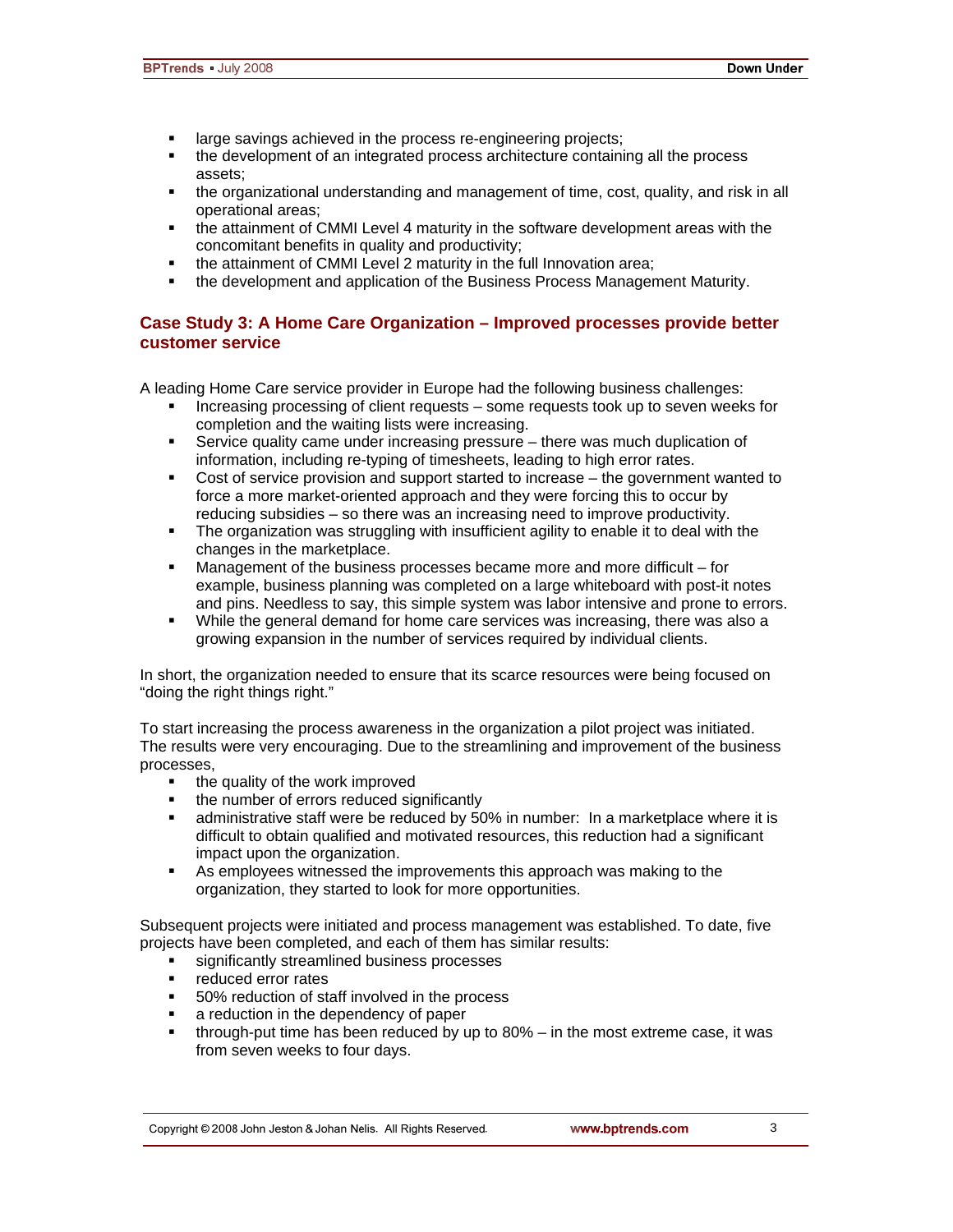The employees were extremely pleased with the results as it eliminated a lot of unnecessary "noise" in the processes and they could concentrate on their actual job, rather than correcting errors or chasing other people to complete their work correctly.

In addition, the organization was able to successfully achieve a merger with another organization. Both organizations found that the process management approach was an excellent way to obtain the best out of each others business processes. Within three months the merged organization had implemented the process management approach throughout its organization.

# **Case Study 4: Streamlining Operations at an international bank**

A service organization of a leading international bank faced the following key challenges:

- The current processes were highly manual.
- **There were a high number of processes and process variances within each, which** made the processes difficult to control and manage.
- Operating costs were increasing, which was creating competitive pressure.

A specific project was initiated with the aim of streamlining business processes and reducing costs. The key drivers were

- Rationalizing the individual processes by reducing the steps.
- **•** Digitalization of the information, which enabled an increase in throughput time and the ability to distribute work better.
- Off-shoring of simple activities, leveraging the workflow, and imaging activities.
- Ability to track and trace the information flow for both management and clients.

The results so far have included

- Processes have a significantly faster throughput time (for some processes the throughput time has been reduced by more than 50%).
- The organization is now in the process of phasing out 300 employees and has recruited about 100–110 people in India to do their work.
- The organization has become more agile as more employees question the current practices and provide suggestions and ideas on how to improve them.
- The organization is on track to have 80% of their work digitalized, providing it the planned benefits of remote work as well as faster throughput times.
- The organization could easily introduce off-shoring as the processes were well documented and managed.

#### **In Summary**

The book *Management by Process: A Roadmap to Sustainable Business Process Management (Elsevier, 2008, J. Jeston & J. Nelis)* provides six detailed case studies in all from some of the largest organizations throughout the world. Four have provided us with permission to name them.

The book also provides a roadmap of the components that will enable an organization to maintain the ability to manage an organization via its business processes, beyond the completion of process improvement projects. This is achieved by our seven-dimensional **Management by Process Framework**.

In conclusion, we would like to provide you with a quote of one of the CEOs interviewed for the case studies in the book: